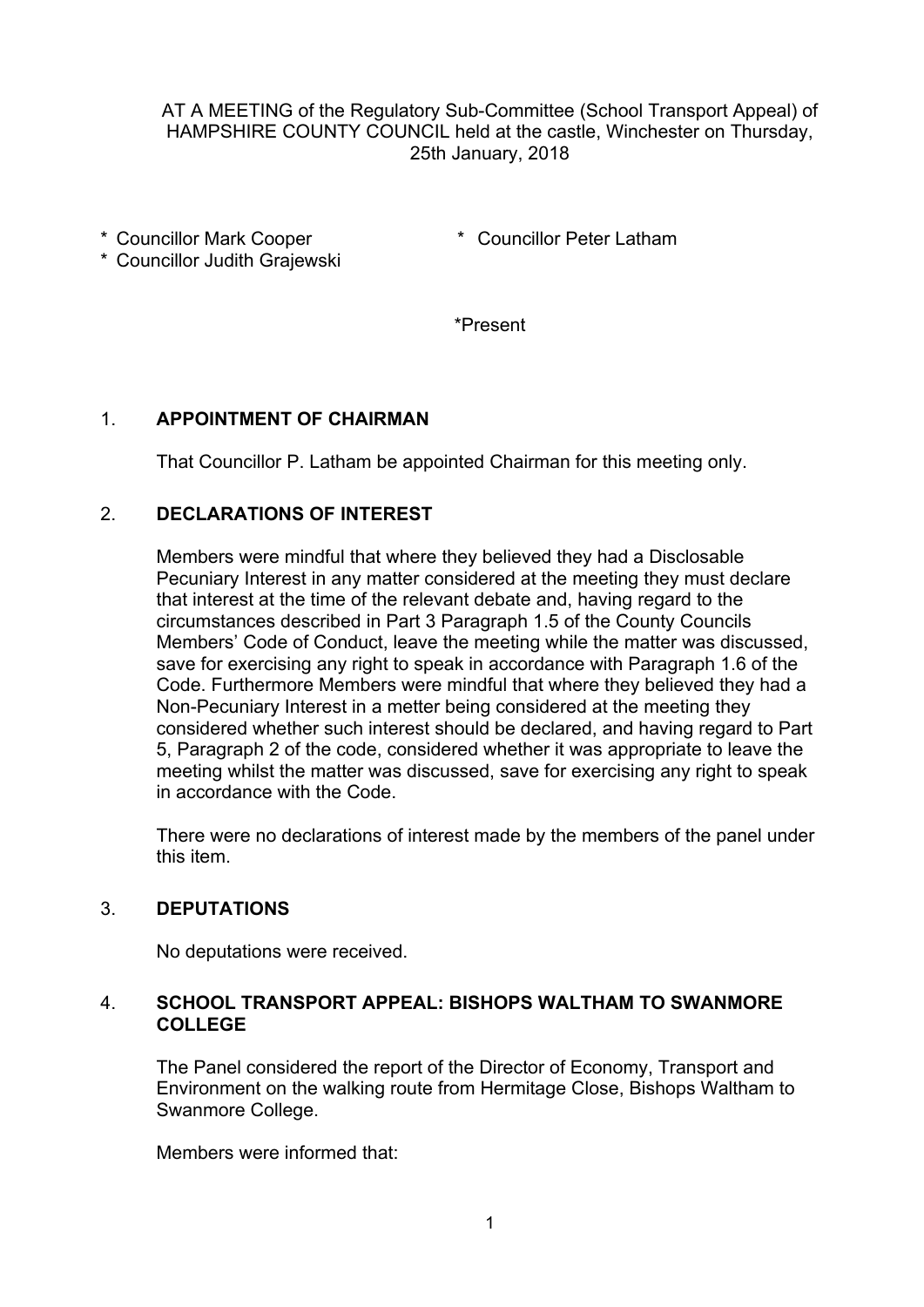- Following a review of walking routes to Swanmore College, it was determined that there was an alternative walking route from the Bishops Waltham area to Swanmore College.
- This decision affected a number of pupils and subsequently the parents/guardians of 21 students were issued with a letter advising that transport would be withdrawn at the end of term, December 2017. Any new applications received from September 2017 were rejected as being 'under distance'.
- The route measured less than 3 miles. The method and accuracy of measurement was explored by the Panel; the routes are measured using a 'Trumeter' wheel and that an adjustment is made to allow for any possible variance in the measurement.
- The route had been assessed by a Road Safety Officer in accordance with Road Safety GB Criteria.
- In the last 5 years, there has been one accident recorded along this route at the time of travelling to school. No accidents involving pedestrians have been recorded at school/home time.

# 5. **EXCLUSION OF THE PRESS AND PUBLIC**

# RESOLVED:

That the public be excluded from the meeting during the following items of business, as it is likely, in view of the nature of the business to be transacted or the nature of the proceedings, that if members of the public were present during these items there would be disclosure to them of exempt information within Paragraph 3 of Part 1 of Schedule 12A to the Local Government Act 1972, and further that in all the circumstances of the case, the public interest in maintaining the exemption outweighs the public interest.

# 6. **EVIDENCE FROM APPELLANT**

The Panel considered the appellant's written reasons for appeal and understood the concerns raised about the safety of the walking route. However, having previously walked the route that morning accompanied by an officer from the Economy, Transport and Environment Department, a Road Safety Officer and the appellant, the Panel concluded that the route was available accompanied, but also unaccompanied.

The Panel's particular reasons for their decision were:

- There was a suitable path and crossing points available for the entire route.
- The Panel were satisfied that the route was within 3 miles of the school (as determined by section 444(5) of the Education Act 1996) and they felt that a child attending Swanmore College would be able to get to school safely using the route available.